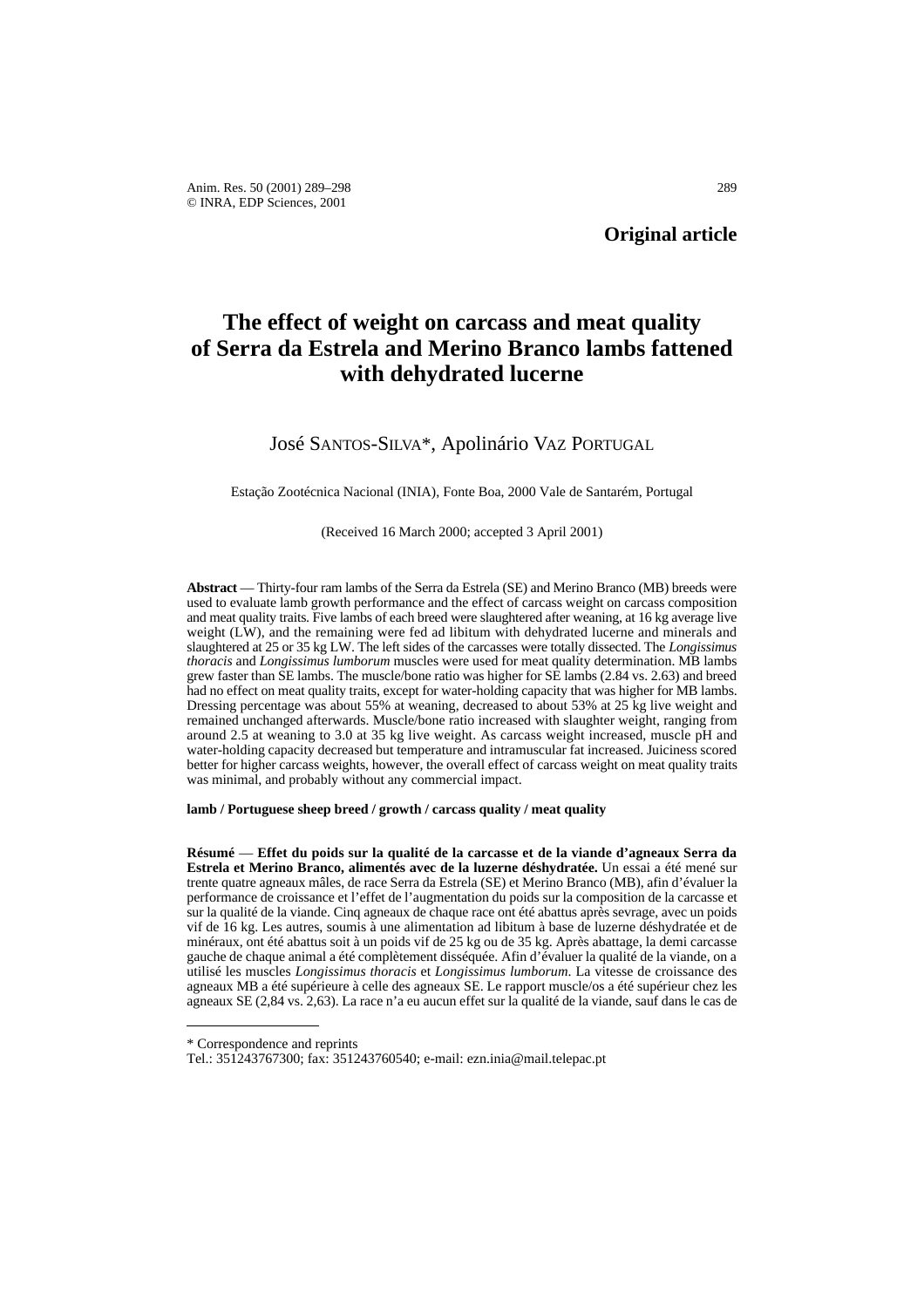la capacité de rétention d'eau, qui a été supérieure chez les agneaux MB. Le rendement en carcasse, a été de 55 % au sevrage, puis a diminué à 53 % pour un poids vif de 25 kg et enfin est resté pratiquement constant par la suite. Le rapport muscle/os a augmenté avec le poids de la carcasse  $(\pm 2.5$  au sevrage et 3,0 à 35 kg de poids vif). L'accroissement du poids a eu un effet significatif sur le pH et la capacité de rétention d'eau du muscle *Longissimus thoracis*, qui ont diminué, et sur la température et la graisse intramusculaire, qui ont augmenté. La succulence de la viande a augmenté avec l'accroissement du poids. Cependant les différences sur les caractéristiques sensorielles ont été minimales, et probablement sans aucun effet sur la valeur commerciale.

**agneau / race ovine portugaise / croissance / qualité de la carcasse / qualité de la viande** 

## **1. INTRODUCTION**

In Portugal, as in other countries, carcass weight is important for the definition of lamb meat quality and carcass commercial value. Consumer preferences for a specific carcass weight differ from region to region, depending on local breed characteristics as well as traditional culinary and production systems. The lambs of the Serra da Estrela breed (SE), a mountain breed used for milk production, are currently slaughtered at 4–6 weeks of age, producing carcasses of up to 7 kg. Merino Branco (MB), the most widespread national breed, is mainly used for meat production, although many ewes are milked after the weaning of lambs. For this breed, lambs are usually slaughtered after a period of fattening, producing carcasses weighing 10 to 13 kg.

The productivity of sheep meat production systems can be enhanced by increasing the number of lambs produced and/or the slaughter weight, provided meat quality and consumer acceptance are maintained. Sañudo et al. [20] concluded that the carcass weight of Rasa Aragonesa lambs ranging from 8 to 13 kg had only a minor influence, if any, on sensory properties of meat. Solomon et al. [25] concluded that palatability scores of crossbred lambs slaughtered at 32 or 41 kg were generally not affected by slaughter weight. Market demands are changing in Portugal and it is now possible to market heavier carcasses, thus allowing more flexibility of the production systems. Furthermore, it is important for producers to determine the growth potential of lambs during fattening and the target slaughter weights. The slaughter weight of MB lambs in intensive production can be increased up to 35 kg without any detrimental effects on carcass or meat quality [18]. The objective of this trial was to estimate the effect of carcass weight on carcass and meat quality of SE and MB lambs fed dehydrated lucerne and slaughtered at weaning, 25 or 35 kg live weight.

#### **2. MATERIALS AND METHODS**

#### **2.1. Animals**

Thirty-four ram lambs of the Serra da Estrela ( $n = 17$ ) and Merino Branco ( $n = 17$ ) breeds were reared with their dams and weaned between 42 and 60 days of age. Before weaning, Serra da Estrela lambs were supplemented with concentrate (13 MJ  $\widehat{ME}$ ·kg<sup>-1</sup> dry matter (DM); 18% crude protein (CP)) while Merino Branco lambs were not. At weaning, five lambs of each breed were slaughtered within a similar weight range and the remaining 12 lambs of each breed were allotted to two groups, to be slaughtered at 25 or 35 kg body weight. All animals were fed a diet consisting of dehydrated lucerne pellets (88.9% DM; 16.9% CP; 8.5 MJ ME.kg–1 DM) and minerals (sodium chloride 68.0%; sulphur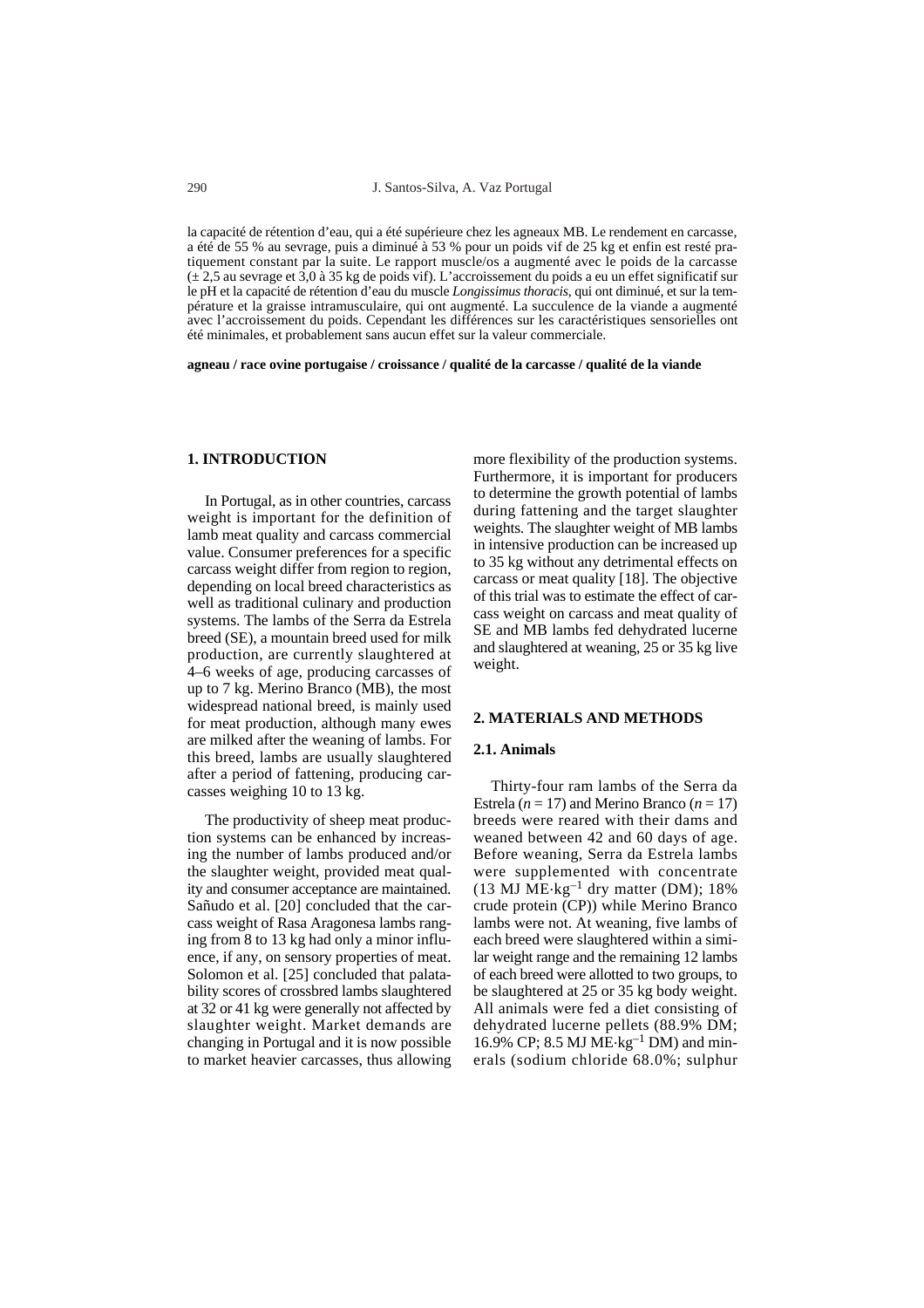(95%) 10.0%; dicalcium phosphate 15.0%; calcium carbonate 5.0%; premix 2.0%) ad libitum, until they reached the planned slaughter weights. Lambs were weighed weekly and feed intake of the four groups was measured daily.

## **2.2. Slaughter**

Lambs were slaughtered in the Estação Zootécnica Nacional abattoir and hot carcass weight (HCW) and dressing percentage (DP) (hot carcass weight/empty live weight ratio) were determined. During the first 24 h post mortem, carcasses were kept at room temperature. Temperature and pH of *Longissimus thoracis* (LT) muscle were recorded at 1, 3 and 24 h after slaughter, by using a pH meter equipped with a penetrating electrode, Hanna Instruments (HI8424). Carcasses were then chilled at 2 ºC for 24 h. After the removal of the kidney and knob channel fat (KKCF), carcasses were split along the spine and the left sides were totally dissected into muscle, subcutaneous and intermuscular fat and bone. Total separable fat (SF) was the sum of subcutaneous and intermuscular fat. The LT and *Longissimus lumborum* (LL) muscles were excised to assess meat quality. Water-holding capacity (WHC) and dry matter content were determined in fresh samples of the LT muscle, collected at the level of the 12th rib. After removal of the *epimysium*, the remaining portions of the muscle samples were minced and frozen at –20 °C, freeze-dried and stored at 4 °C for further analysis. On the right side of the carcasses, joints containing the LT muscle were collected, vacuum-packed and frozen at –20 °C until sensory analysis.

#### **2.3. Analytical procedures**

The dry matter content of the muscle was determined according to ISO [9]. Waterholding capacity was determined using the modified Grau-Hamm technique described by Ribeiro [16]. Total collagen

was determined, after acid hydrolysis [10], by spectrophotometric dosage of L-hydroxyproline, using a conversion coefficient of L-hydroxyproline into collagen of 7.25 [8]. Soluble collagen was determined by the same method, after solubilisation for 30 minutes in a sodium phosphate buffer (pH 7) at 72–74 °C. L-hydroxyproline content was converted into soluble collagen using a coefficient of 7.52 [7]. Intramuscular fat was determined according to the method of Marmer and Maxwell (1981, cit. [12]).

#### **2.4. Sensory analysis**

A skilled panel [1] was used for sensory analysis of 10 groups of samples (five for each breed). Three muscle samples of the same breed were assessed simultaneously, each of which corresponded to a different slaughter weight (weaning, 25 and 35 kg). Panellists were asked to rate meat tenderness, juiciness and flavour, using a structured scale of ten points for each of the sensory traits  $(0 - \text{very tough}, \text{very dry or very})$ weak; 10 – very tender; very juicy or very intense). Frozen joints were thawed for 18 h at room temperature and then cooked in an electric oven until the meat internal temperature reached 70 °C  $\pm$  5 [1]. The LT muscles were then isolated, cut into 10 mm – thick slices and the samples were compared three at a time, one for each carcass weight, and served hot to each member of the panel.

#### **2.5. Statistical analysis**

Data were analysed using the GLM procedure of SAS [21]. Average daily weight gains (ADG) were determined for each lamb by linear regression. For ADG, two periods were considered: between weaning and 25 kg (ADG1) and between 25 and 35 kg (ADG2). Average daily weight gain was subjected to one-way analysis of variance, including the effect of breed.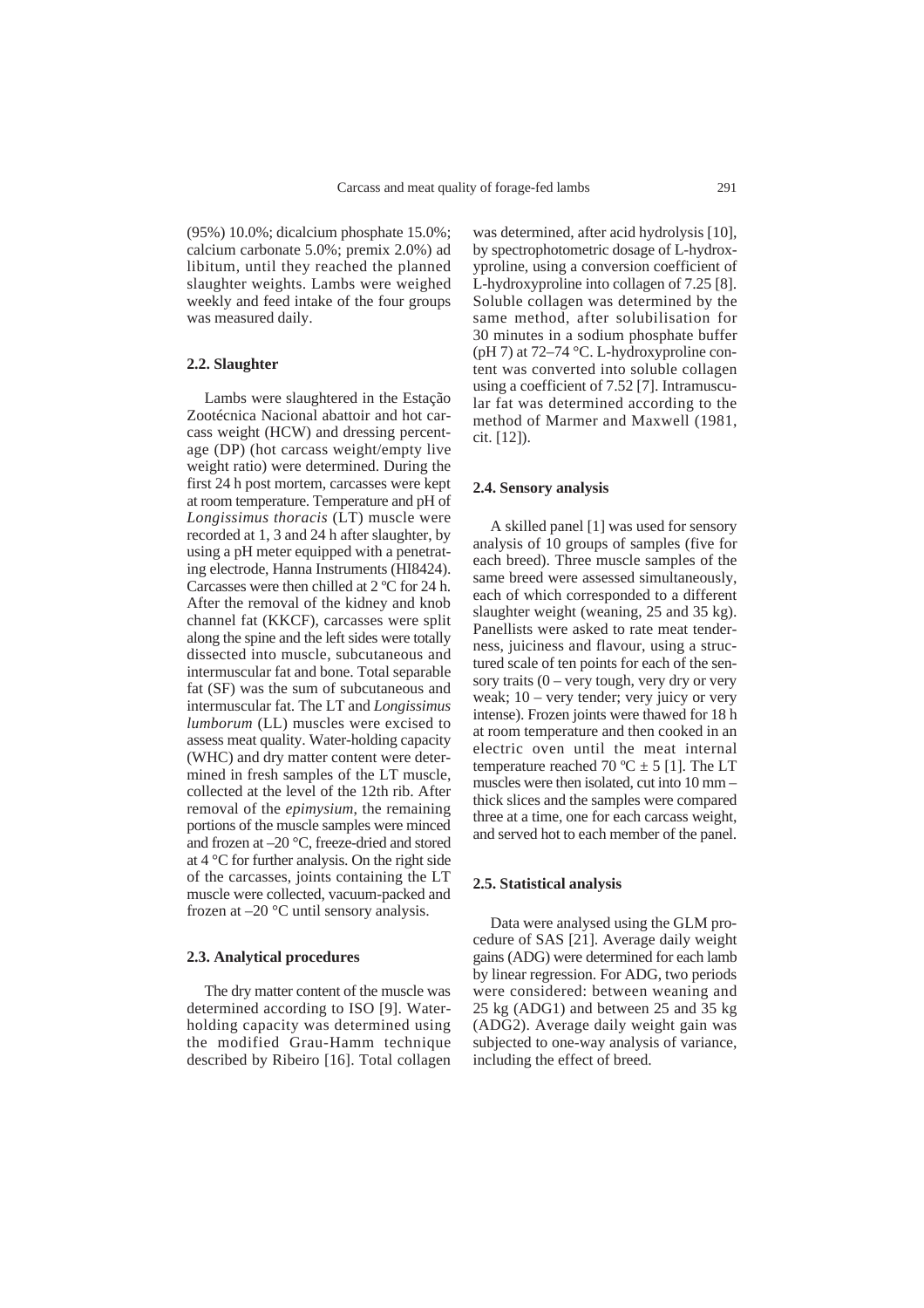**Table I.** Means ( $\pm$  standard deviation) of trial days (TD), live slaughter weight (LSW) and hot carcass weight (HCW) of Serra da Estrela (SE) and Merino Branco (MB) lambs slaughtered at weaning, 25 kg and 35 kg.

|           |         | TD             | $LSW$ (kg)      | $HCW$ $(kg)$    |
|-----------|---------|----------------|-----------------|-----------------|
| <b>SE</b> | weaning |                | $16.1 \pm 0.70$ | $7.9 \pm 0.36$  |
|           | 25      | $48.0 + 18.9$  | $25.5 + 0.88$   | $10.6 + 0.56$   |
|           | 35      | $84.7 + 18.08$ | $35.8 + 1.08$   | $15.7 + 0.56$   |
| MВ        | weaning |                | $16.3 + 0.40$   | $8.1 + 0.36$    |
|           | 25      | $22.3 + 8.43$  | $24.8 \pm 0.83$ | $10.6 \pm 0.83$ |
|           | 35      | $72.8 + 11.77$ | $36.5 + 1.12$   | $16.4 + 0.61$   |

Carcass and meat traits (sensory traits excluded) were studied in order to evaluate the effects of breed and weight at slaughter and their interactions. The model included breed as a fixed effect and the linear or quadratic effect of HCW as a covariate. The purpose of this model was to study how the increase in HCW influenced the different traits studied, and whether this effect was similar in both breeds. The effect of the covariate was included only when significant ( $P < 0.05$ ). A single regression coefficient was used for both breeds when interactions were not significant; otherwise, coefficients specific for each breed were used.

Least squares means for the different variables analysed were estimated for each breed, either directly (when the quadratic effect of carcass weight was not significant) or indirectly, with the Estimate statement in SAS, giving the least squares means at the appropriate levels of the covariate, i.e. mean and mean squared, with the regression coefficients estimated in the analysis of covariance. When appropriate, the expected values at weaning, 25 kg and 35 kg, were obtained from regression equations, estimated as described above.

Sensory traits were studied by analysis of variance, with a model that included the effects of breed, slaughter weight and assessor. As the two breeds were not compared on the basis of the same session-day combination, these two effects are confounded. Therefore, breed as well as assessor were included in the linear model only as a way of removing these sources of variation.

## **3. RESULTS**

The means obtained for trial days, live slaughter weight and hot carcass weight of lambs used in this study are presented in Table I. The groups of lambs slaughtered at weaning, at 25 kg and at 35 kg LW will be referred to throughout the text as 16, 25 and 35, respectively.

## **3.1. Breed effect**

Growth rates of lambs are shown in Table II. MB lambs grew faster  $(P < 0.05)$ 

**Table II.** Mean average daily gain between 16 (weaning) and 25 kg live weight (ADG1) and between 25 and 35 kg live weight (ADG2) of Serra da Estrela (SE) and Merino Branco (MB) lambs.

|                    | SЕ                          | MВ                          | s.e.         |  |
|--------------------|-----------------------------|-----------------------------|--------------|--|
| ADG1(g)<br>ADG2(g) | 219.8 <sup>a</sup><br>269.0 | 291.1 <sup>b</sup><br>294.0 | 1.79<br>9.02 |  |

s.e.: standard error; means in the same row with different superscripts are different (*P* < 0.05).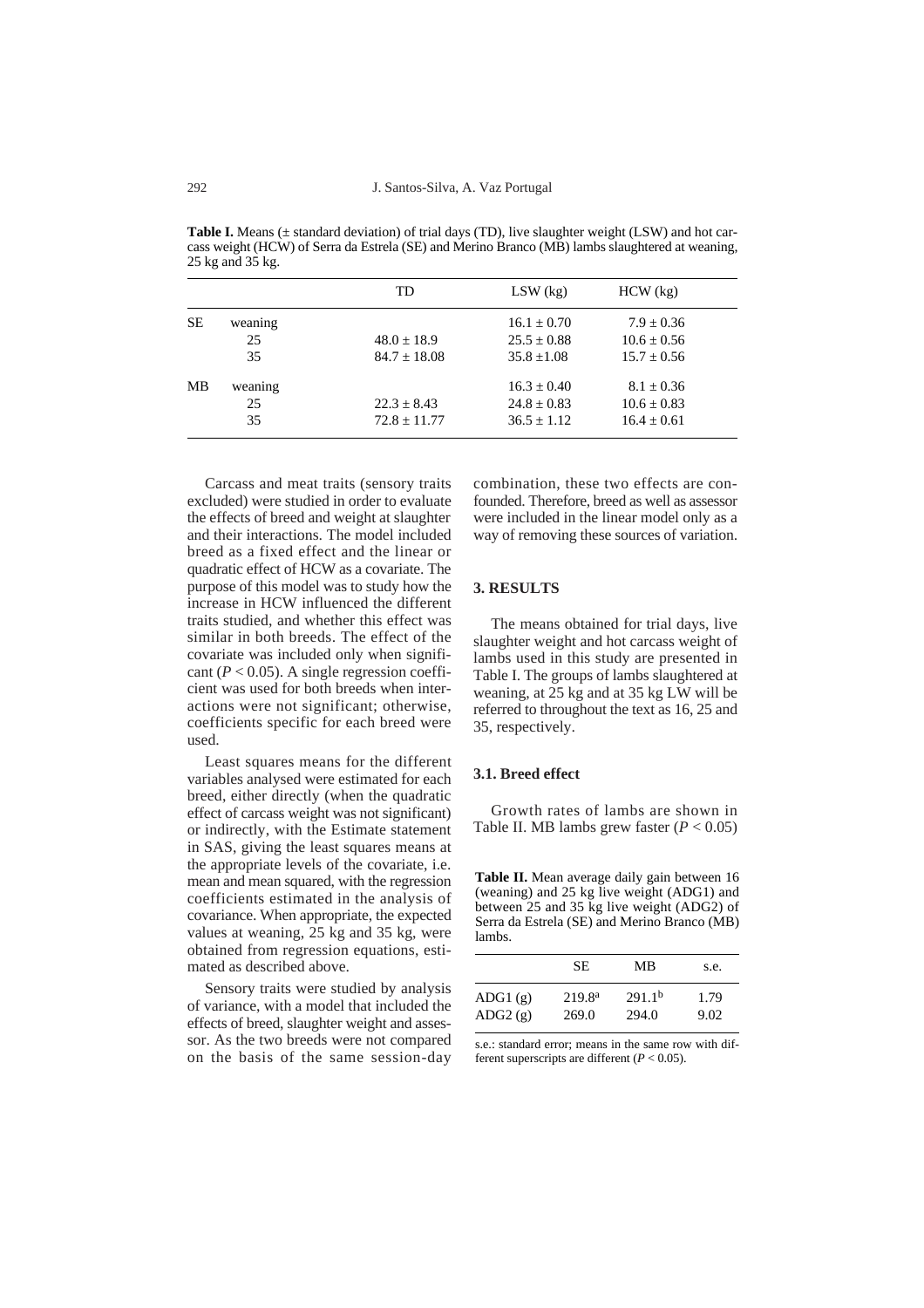than SE lambs between weaning and 25 kg (ADG1); however, the difference in the 25 to 35 kg range (ADG2) was not significant.

Breed effect was significant for all carcass traits except dressing percentage (DP) (Tab. III). Concerning meat quality traits (Tab. IV), breed effect was only significant for water-holding capacity and the MB lambs showed a higher value than SE lambs.

## **3.2. Weight effect**

The effect of HCW was significant for all carcass traits (Tab. III). All variables showed linear relationships with HCW, except for DP that had a quadratic relationship with the covariate. The effect of HCW was only different in both breeds for bone and total separable fat.

The effect of HCW was significant for all variables of meat quality traits of LT muscle except collagen content and collagen solubility (Tab. IV). Carcass weight showed linear relationships with intramuscular fat and water-holding capacity, and quadratic relationships with pH and temperature. Considering linear and quadratic regression coefficients of meat quality traits on HCW the linear effect of HCW was only different  $(P < 0.05)$  in both breeds for the temperature at 1 h after slaughter (T1).

The results of sensory analysis are presented in Table V. The effect of HCW on tenderness and flavour was not significant. However, juiciness was slightly higher for heavier carcasses  $(P < 0.01)$ .

## **4. DISCUSSION**

Growth rates were high but below the genetic potentials of the breeds [18]. In both weight intervals, the MB lambs, with higher growth rates and a lower age at slaughter, performed better than SE lambs. However, differences were only significant for ADG1, apparently due to larger numbers (ADG1 – 24 lambs; ADG2 – 12 lambs).

Dressing percentage was influenced by HCW (Tab. III). In both breeds, DP decreased  $(P < 0.05)$  between weaning (8 kg HCW) and 25 kg LW (10.5 kg HCW) and presented a small, and not significant, variation between 25 and 35 kg LW (16 kg HCW). This was mainly due to the rapid weight increase of gastric compartments and intestines which resulted from lamb weaning and the consequent increase in solid feed intake (results not shown). Although an increase in DP between 25 and 35 kg slaughter weight was expected [28], this did not happen probably because the slaughter weight range was too small.

For the same HCW, MB lambs had a higher muscle proportion than SE lambs (Tab. III), suggesting that the former were less mature [13, 27]. However, the results obtained for carcass total separable fat (SF) do not support this conclusion. At weaning and at 25 kg slaughter weight, SE lambs had, respectively, 5.1 and 3.8 percentage points more SF than MB lambs ( $P < 0.05$ ), but the values for 35 kg LW were similar  $(P > 0.05)$  in both breeds. The differences between breeds in pre-weaning feeding management could possibly explain the higher proportion of fat observed in SE lambs for lower slaughter weights.

Serra da Estrela lambs had a higher proportion of KKCF than MB lambs. These results are in agreement with Wood et al. [27] and Butler-Hogg [4] that showed that in sheep, fat partitioning is related to breed type (dairy or meat). However, the effect of HCW on KKCF was similar in both breeds (Tab. III), which suggests that the greater KKCF deposition in the SE breed occurred before weaning.

Serra da Estrela lambs had a higher (*P* < 0.01) muscle/bone (M/B) ratio than the MB breed (Tab. III). Muscle/bone ratio is fairly independent of nutritional factors [5] and the higher M/B ratio of the SE breed was also found when carcass composition was adjusted to the same subcutaneous fat proportion [23]. Simões and Mendes [24]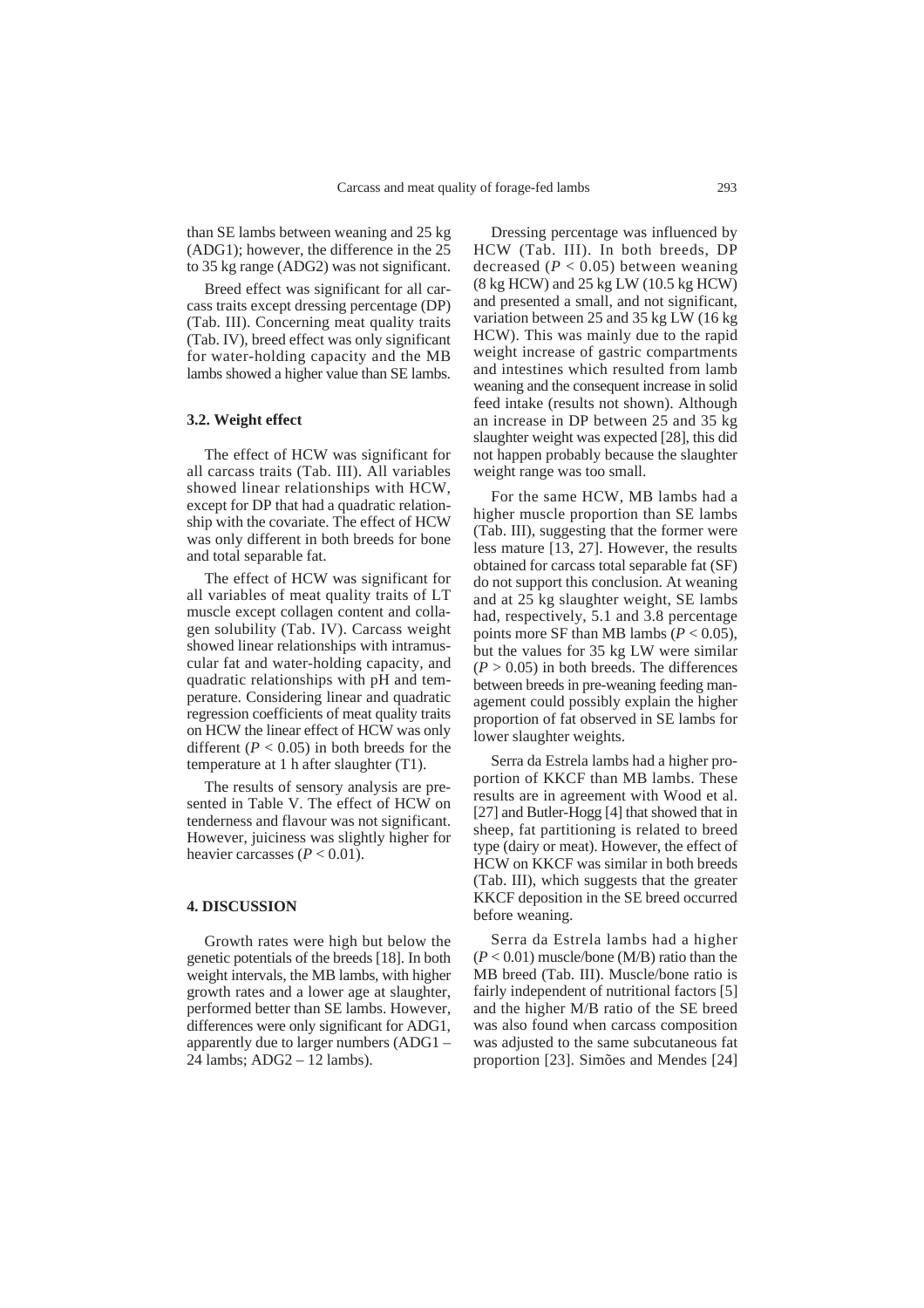|            |           | <b>Breed</b>     |      |                 |                                                | Weight                                 |                                                              |                             |      |           |                         |           |
|------------|-----------|------------------|------|-----------------|------------------------------------------------|----------------------------------------|--------------------------------------------------------------|-----------------------------|------|-----------|-------------------------|-----------|
|            |           | LSM <sup>1</sup> |      |                 | $LSM \pm s.e.$                                 |                                        |                                                              | Significance of the effects |      |           |                         |           |
|            | <b>SE</b> | MB               | s.e. |                 | 16                                             | 25                                     | 35                                                           | B                           |      |           | HCW $HCW2 B*HCW B*HCW2$ |           |
| $DP(\%)$   | 51.76     | 52.60            | 0.66 |                 | $55.2 \pm 0.66^b$                              | $52.8 \pm 0.58$ <sup>a</sup>           | $52.5 \pm 0.60^a$                                            | <b>NS</b>                   | *    | $\ast$    | <b>NS</b>               | <b>NS</b> |
| $M(\%)$    | 59.45     | 61.06            | 0.49 |                 | $61.8 \pm 0.51$ <sup>c</sup>                   | $60.8 \pm 0.37$ <sup>b</sup>           | $58.5 \pm 0.55$ <sup>a</sup>                                 | *                           | $**$ | NS        | <b>NS</b>               | <b>NS</b> |
| B(%)       | 21.08     | 23.53            | 0.28 | <b>SE</b><br>MB | $22.9 \pm 0.42^c$<br>$26.5 \pm 0.43^c$         | $21.7 \pm 0.30^b$<br>$21.7 \pm 0.31^b$ | $19.0 \pm 0.48$ <sup>a</sup><br>$20.1 \pm 0.44$ <sup>a</sup> | $**$                        | $**$ | <b>NS</b> | $**$                    | <b>NS</b> |
| SF(%)      | 17.11     | 13.96            | 0.57 | SE<br>MB        | $14.7 \pm 0.85^{\text{a}}$<br>$9.6 \pm 0.86^a$ | $16.3 \pm 0.60^b$<br>$12.5 \pm 0.62^b$ | $19.9 \pm 0.96^c$<br>$18.9 \pm 0.88$ <sup>c</sup>            | $**$                        | $**$ | <b>NS</b> | $**$                    | <b>NS</b> |
| $KKCF$ (%) | 2.35      | 1.43             | 0.10 |                 | $1.36 \pm 0.11^a$                              | $1.71 \pm 0.08^b$                      | $2.48 \pm 0.12$ <sup>c</sup>                                 | $**$                        | $**$ | <b>NS</b> | <b>NS</b>               | <b>NS</b> |
| M/B        | 2.84      | 2.63             | 0.03 |                 | $2.50 \pm 0.03^a$                              | $2.66 \pm 0.02^b$                      | $3.00 \pm 0.04$ <sup>c</sup>                                 | $**$                        | $**$ | <b>NS</b> | <b>NS</b>               | <b>NS</b> |

<sup>1</sup> Values adjusted to the same hot carcass weight (11.8 kg); B: breed; HCW: hot carcass weight; SE: Serra da Estrela; MB: Merino Branco; s.e.: standard error; NS: not significant; \* *P* < 0.05; \*\* *P* < 0.01; means in the same row with different superscripts are different (*P* < 0.05).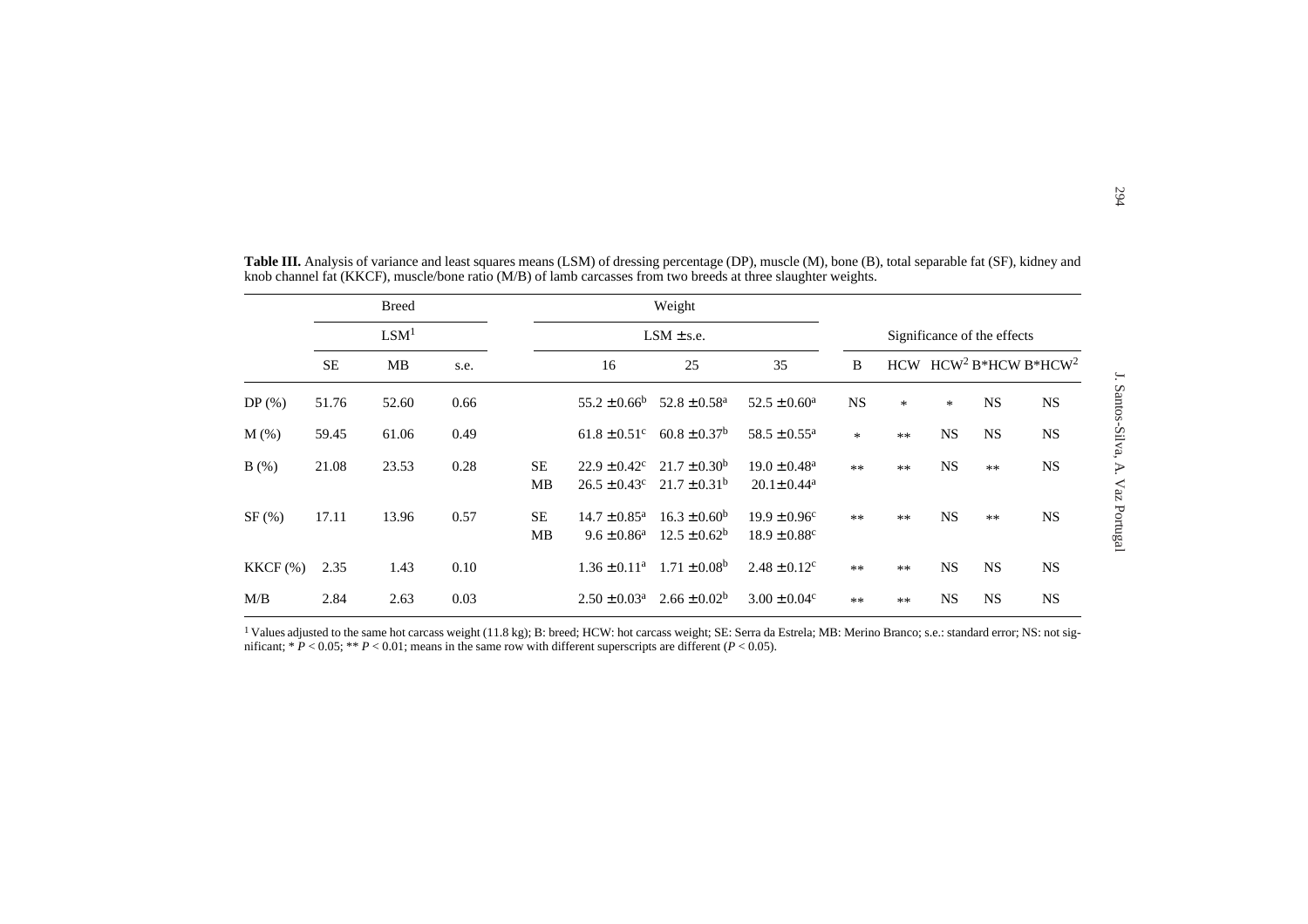|             | <b>Breed</b>     |      |      |           | Weight                                                      |                                                         |                                                   |           |                             |           |           |                                               |  |
|-------------|------------------|------|------|-----------|-------------------------------------------------------------|---------------------------------------------------------|---------------------------------------------------|-----------|-----------------------------|-----------|-----------|-----------------------------------------------|--|
|             | LSM <sup>1</sup> |      |      |           | $LSM \pm s.e.$                                              |                                                         |                                                   |           | Significance of the effects |           |           |                                               |  |
|             | $\rm SE$         | MB   | s.e. |           | 16                                                          | 25                                                      | 35                                                | B         |                             |           |           | HCW HCW <sup>2</sup> B*HCW B*HCW <sup>2</sup> |  |
| $TC$ (% DM) | 2.19             | 2.42 | 0.16 |           |                                                             |                                                         |                                                   | <b>NS</b> | <b>NS</b>                   | <b>NS</b> | <b>NS</b> | <b>NS</b>                                     |  |
| CS(%)       | 28.6             | 24.4 | 1.63 |           |                                                             |                                                         |                                                   | <b>NS</b> | NS                          | <b>NS</b> | <b>NS</b> | <b>NS</b>                                     |  |
| IMF $(\%)$  | 3.04             | 2.79 | 0.11 |           |                                                             | $2.72 \pm 0.12^a$ $2.85 \pm 0.08^b$                     | $3.14 \pm 0.12$ <sup>c</sup>                      | <b>NS</b> | $\ast$                      | <b>NS</b> | <b>NS</b> | $_{\rm NS}$                                   |  |
| WHC $(\%)$  | 33.4             | 27.5 | 1.03 |           | $25.6 \pm 1.09^{\rm a}$                                     | $28.8 \pm 0.78$ <sup>b</sup>                            | $35.9 \pm 1.17^c$                                 | $**$      | $**$                        | <b>NS</b> | <b>NS</b> | NS                                            |  |
| pH(1)       | 6.32             | 6.23 | 0.07 |           | $6.72 \pm 0.06^b$                                           | $6.37 \pm 0.05^{\text{a}}$                              | $6.35 \pm 0.05^{\text{a}}$                        | <b>NS</b> | $**$                        | $**$      | <b>NS</b> | $_{\rm NS}$                                   |  |
| pH(3)       | 5.92             | 5.88 | 0.05 |           | $6.21 \pm 0.04$ <sup>c</sup>                                | $5.98 \pm 0.04^b$                                       | $5.85 \pm 0.04^a$                                 | <b>NS</b> | $**$                        | $\ast$    | <b>NS</b> | $_{\rm NS}$                                   |  |
| pH(24)      | 5.51             | 5.55 | 0.05 |           | $5.74 \pm 0.04^b$                                           | $5.59 \pm 0.03^{\circ}$                                 | $5.56 \pm 0.03^a$                                 | <b>NS</b> | $**$                        | $\ast$    | <b>NS</b> | <b>NS</b>                                     |  |
| $T(1)$ (°C) | 32.2             | 30.6 | 0.70 | <b>SE</b> | $26.4 \pm 0.63^{\text{a}}$<br>MB<br>$27.6 \pm 0.67^{\rm a}$ | $30.7 \pm 0.59^{\rm b}$<br>$29.8 \pm 0.58$ <sup>b</sup> | $33.5 \pm 0.67$ °<br>$31.6 \pm 0.57$ <sup>c</sup> | <b>NS</b> | $**$                        | $**$      | $**$      | $**$                                          |  |
| $T(3)$ (°C) | 22.5             | 23.1 | 0.48 |           | $16.7 \pm 0.40^a$                                           | $21.6 \pm 0.36^b$                                       | $24.9 \pm 0.37$ °                                 | <b>NS</b> | **                          | $**$      | <b>NS</b> | <b>NS</b>                                     |  |

**Table IV.** Analysis of variance and least squares means (LSM) of total collagen (TC), collagen solubility (CS), intramuscular fat (IMF), water holding capacity (WHC), pH at 1, 3 and 24 h after slaughter and temperature (T) of lamb muscle at 1 and 3 h after slaughter from two breeds at three slaughter weights.

B: breed; HCW: hot carcass weight; SE: Serra da Estrela; MB: Merino Branco; s.e: standard error; DM: dry matter; NS: not significant; \* *<sup>P</sup>* < 0.05; \*\* *<sup>P</sup>* < 0.01; 1 values adjusted to the same HCW (11.8 kg), except total collagen and collagen solubility; means in the same row with different superscripts are different (*P* < 0.05).

Carcass and meat quality of forage-fed lambs

Carcass and meat quality of forage-fed lambs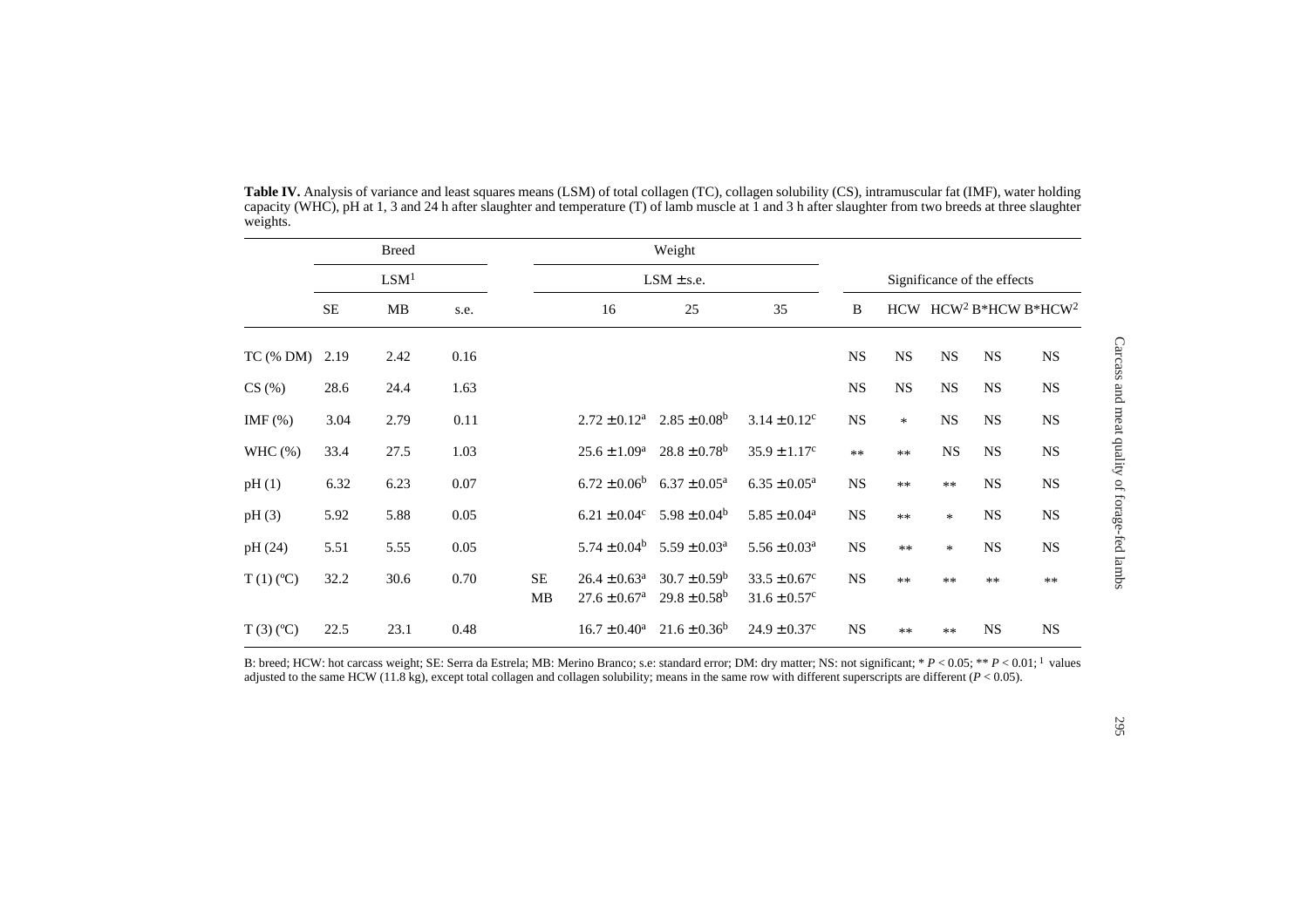| <b>Table V.</b> Least squares means of tenderness, juiciness and flavour of <i>Longissimus thoracis</i> muscle |
|----------------------------------------------------------------------------------------------------------------|
| of lambs at three slaughter stages.                                                                            |
|                                                                                                                |

|                  |                   | Slaughter weight (kg) |            |      | Effect significance |
|------------------|-------------------|-----------------------|------------|------|---------------------|
|                  | 16                | 25                    | 35         | s.e. |                     |
| Tenderness       | 6.78              | 7.14                  | 6.93       | 0.15 | NS                  |
| <b>Juiciness</b> | 5.57 <sup>a</sup> | 6.16 <sup>b</sup>     | $6.25^{b}$ | 0.16 | *                   |
| Flavour          | 4.46              | 4.54                  | 4.71       | 0.15 | NS                  |

s.e: standard error; NS: not significant;  $* P < 0.05$ ; means in the same row with different superscripts are different ( $P < 0.05$ ).

evaluated the bone density of these breeds and found lower ( $P < 0.05$ ) values for SE  $(1.32 \text{ vs. } 1.39 \text{ g} \cdot \text{cm}^{-2})$ . This difference may partially explain the higher M/B ratio of the SE breed.

Increasing HCW, muscle and bone carcass proportions decreased and fat increased (Tab. III), which is the standard lamb growth pattern, already described in the literature [4, 11, 27]. As observed by Bailey et al. [2] and Zupka et al. [30], the M/B ratio increased with slaughter weight, which can be explained by the differences in the growth patterns of these tissues [4, 11, 27]. At weaning, both breeds showed M/B values close to 2.5, and for 35 kg LW the values obtained for the two breeds were about 3.0.

Tenderness is one of the major organoleptic characteristics of red meats and the concentration and heat solubility of intramuscular collagen, among others, may influence this. The concentration of collagen varies little during the lifetime of the animal but its solubility decreases [29], due to the increase of multivalent and nonreducible cross-links between collagen molecules [3]. The decrease of collagen solubility has long been associated with a decrease in meat tenderness with age [6]. In the weight range studied, collagen solubility was not affected by HCW (Tab. IV), which probably results from using light lambs, slaughtered up until 140 days of age. The results obtained for muscle collagen agree with those of sensory analysis, showing that meat tenderness was not affected by slaughter weight (Tab. V), and suggest that the contribution of connective tissue to tenderness variation of LL and LT muscles from young lambs, is rather small. This agrees with the conclusion of Shorthose and Harris [22] on beef, that is, that the effect of age on muscular adhesion (which is related to connective tissue effects) is minimal for muscles with a low collagen content (*Psoas*, *Longissimus dorsi* and *Gluteus medius*).

Values for intramuscular fat (IMF) content in LT were lower than 5% of muscle fresh weight, that is, they correspond to those of lean meat (Tab. IV). According to Wood [26], 2–3% of IMF is needed to ensure the organoleptic qualities of meat. Even in the case of lambs slaughtered at weaning, which presented very lean carcasses, IMF was above 2%  $(2.85 \pm 0.14,$ SE:  $2.59 \pm 0.14$ , MB). Intramuscular fat content increased  $(P < 0.05)$  with HCW but at a slower rate than SF or KKCF. Intramuscular fat is generally considered as the most late-growing carcass fat depot. These results suggest that in both breeds, the phase of fastest rate of intramuscular fat deposition occurs at higher weights.

Water-holding capacity (WHC) influences meat sensory qualities, namely juiciness and tenderness. This was the only meat quality trait that was different  $(P < 0.05)$ between breeds, being higher for MB lambs (Tab. IV). It decreased when HCW increased, which agrees with the results of Sañudo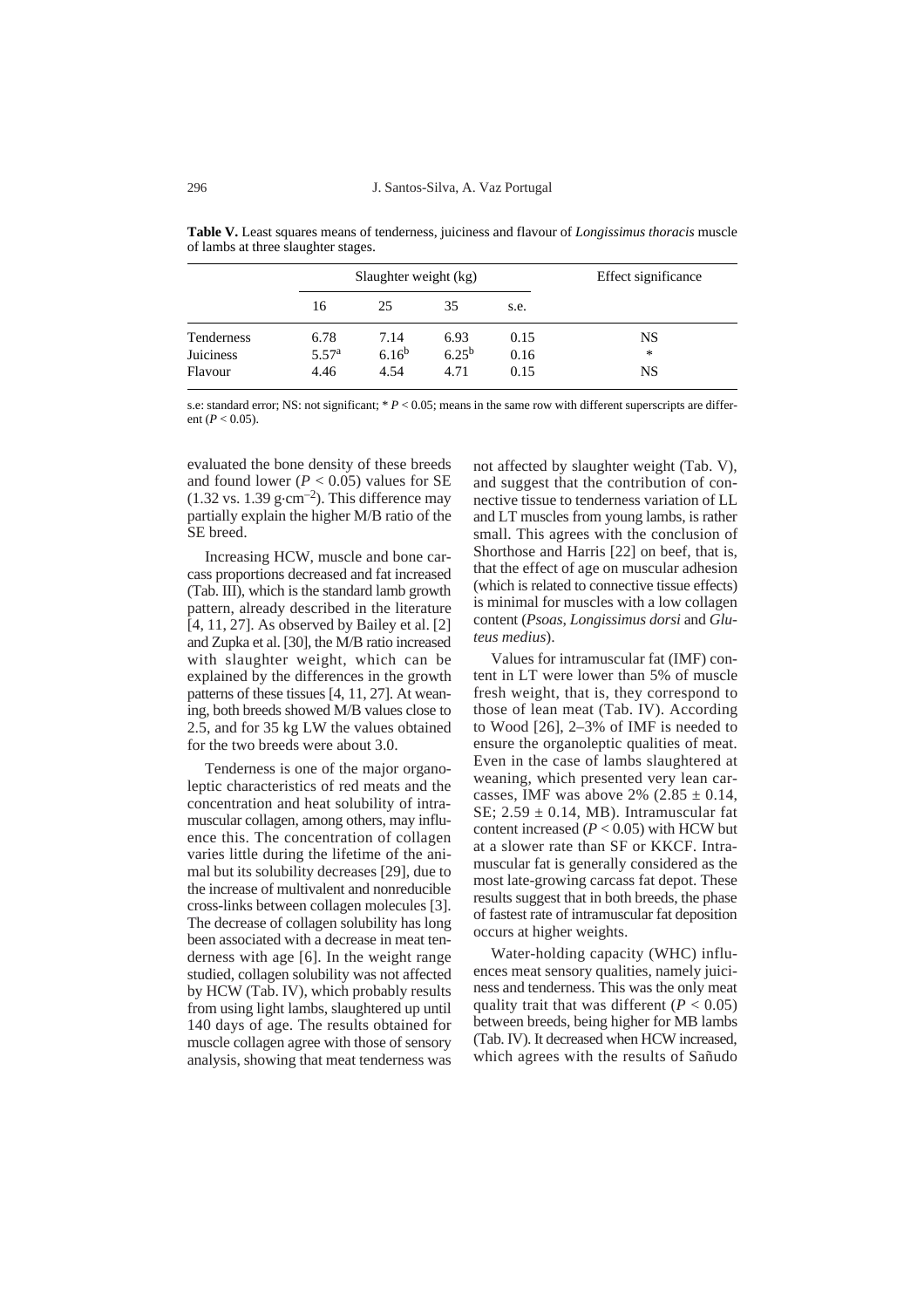et al. [19] that compared lamb carcasses of 10 kg and 19 kg. However, Sañudo et al. [20] found no difference in WHC in the LT muscle of lambs when carcass weight increased from 8 to 13 kg.

The WHC of meat depends mainly on the final pH and on the rates of muscle pH and temperature decline during the development of *rigor mortis* [15, 17]. Pearson and Young [15] and More O'Ferral [14] considered that a small increase in final pH from 5.5 to 6.5 has a considerable positive effect on the WHC of meat. Thus, the variation in WHC may be related to the effect of HCW values on pH 24 h after slaughter, which was higher for lighter carcasses  $(5.74 \text{ vs. } 5.59)$ and 5.56). We also found a negative correlation  $(-0.53, P < 0.01)$  between WHC and pH 3 h after slaughter, which agrees with More O'Ferrall et al. [14], and suggests that higher rates of pH decline during the onset of *rigor mortis* may be related to lower values of muscle WHC.

The results of sensory analysis did not show any significant difference in the sensory scores of the LT of lambs slaughtered at weaning, 25 or 35 kg LW (Tab. V), except for juiciness, that was slightly lower for lighter carcasses. The same results were obtained by Sañudo et al. [20] in Rasa Aragonesa lambs slaughtered between 8 and 13 kg carcass weight. In view of the effect of weight on WHC, we could expect an opposite effect on juiciness. However, the higher IMF content of meat from heavier carcasses probably explains these results.

Nevertheless, our data show that in the weight range studied, an increase in slaughter weight had no negative effects on meat sensory traits, and that SE and MB lambs may be slaughtered at higher weights than those normally slaughtered.

#### **5. CONCLUSIONS**

Serra da Estrela and Merino Branco lambs fattened with a diet of dehydrated

lucerne showed acceptable growth rates and produced carcasses with adequate levels of fat.

The changes in meat quality do not allow the recommendation of a particular slaughter weight between weaning and 35 kg LW for the breeds studied. Thus slaughter weight could be determined according to the desired carcass composition, to maximise the muscle/bone ratio without producing excessive fat, always taking into account consumer demands. These results show that it is possible to slaughter these breeds within a large range of weights, thus making the current production systems more adaptable to seasonal variations in price on the lamb market.

## **ACKNOWLEDGEMENTS**

The authors would like to thank Luis Gama for his help in the statistical analysis, the abattoir staff, particularly Paula Ferreira, for carcass and meat quality determination, and Ann Barreiro and Lúcia Rato for the translation.

#### **REFERENCES**

- [1] AMSA, Guidelines for cookery and sensory evaluation of meat, American Meat Science Association, Chicago, USA, 1978.
- [2] Bailey C.M., Liboriussen T., Andersen H.R., Andersen B.B., Producing beef from intact male progeny of holstein sires: feed efficiency and compositional characters, J. Anim. Sci. 61 (1985) 27–35.
- [3] Bailey A., Connective tissue and meat quality, in: Proc. 34th Intern. Cong. of Meat Sci. and Techn., Brisbane, 1988, pp. 152–160.
- [4] Butler-Hogg B.W., The growth of Clun and Southdown sheep: body composition and the partitioning of total body fat, Anim. Prod. 39  $(1984)$  405–411.
- [5] Butler-Hogg B.W, Johnsson I.D., Fat partitioning and tissue distribution in crossbred ewes following different growth paths, Anim. Prod. 42  $(1986)$  65–72.
- [6] Cross H.R., Smith G.C., Carpenter Z.L., Palatability of individual muscles from ovine leg steaks as related to chemical and histological traits, J. Food Sci. 37 (1972) 282–285.